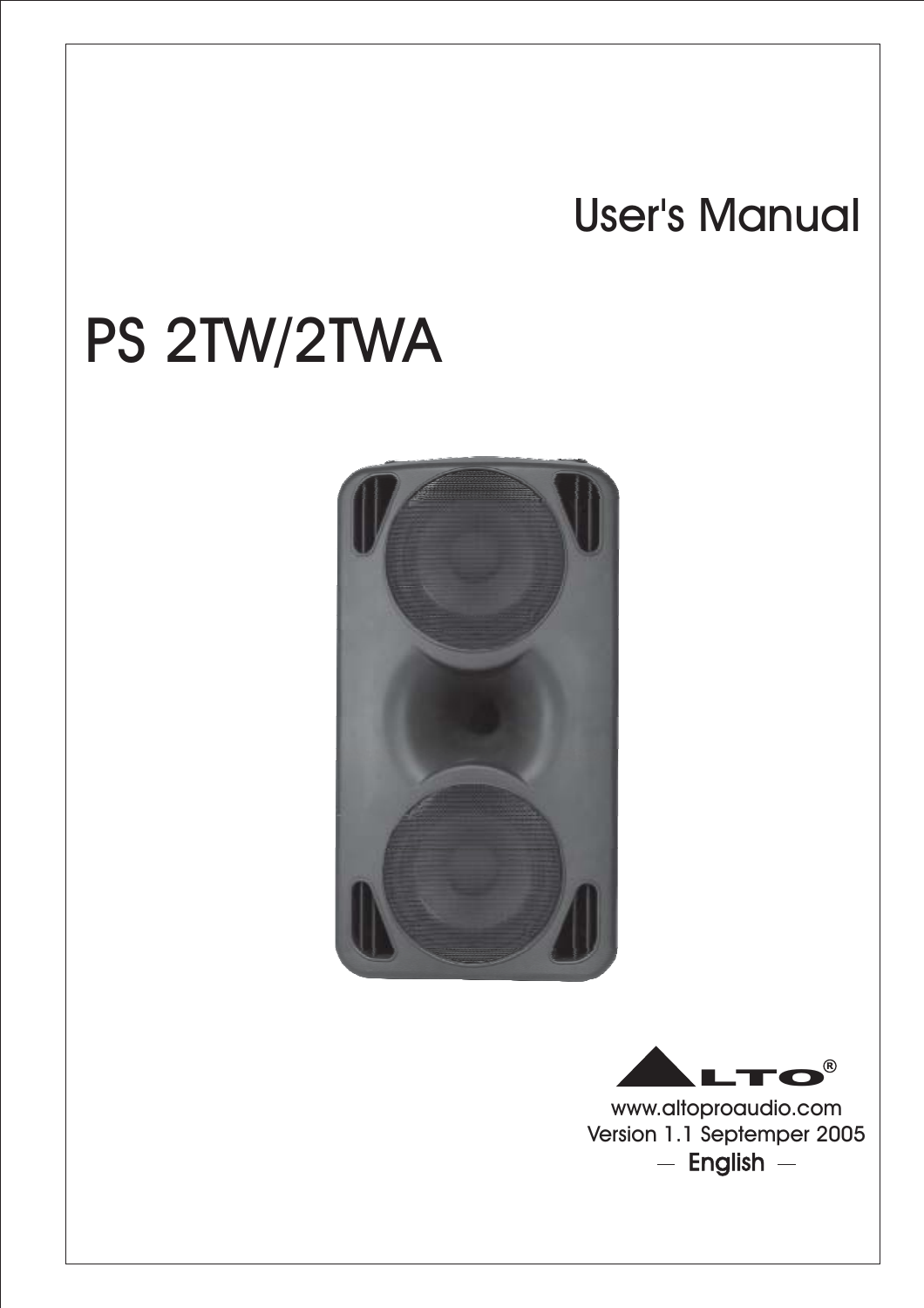# **SAFETY INSTRUCTIONS**



# **"Electric discharge"**

This symbol, alert you to the presence of uninsulated dangerous voltage inside the product enclosure, which constitutes a risk of electric shock.

# **"Exclamatory point"**

This symbol, alert the user to the presence of important operating and maintenance instructions in the owner's manual included to the product.



Disposing of this product should not be placed in municipal waste and should be Separate collection.

#### **1. Read Instructions**

All the safety and operation instructions should be read before using the product and retain them for future reference.

#### **2. Water & Moisture**

This product should not be used near water and will be protect from atmospheric agents in fixed or temporary installations.

#### **3. Heat**

This product should be situated away from heat sources such as radiators, or other devices which produce heat.

#### **4. Liquid Entry**

Care should be taken so that liquids are not spilled into the product and that objects do not fall on.

#### **5. Service Assistance**

This product should be serviced only by qualified service personnel when :

- **a.** Liquids has spilled or objects have fallen into this product, or
- **b.** This product has been exposed to rain, or
- **c.** This product does not appear to operate normally or exhibits change in performance, or has been dropped or its cabinet / chassis damaged.

#### **6. Package**

The package of this product has been tested, inspect the package before open, if any damage is found, notify to your dealer.

#### **7. Hearing**

This product produce high acoustic levels may cause permanent hearing loss, (SPL in for a defined period of time).

#### **8. Installations**

This product should be installed on the floor with a specific stand, according to the max weight, or in suspension with a five points included in the cabinet (M10  $\times$  1.5PH Length 30mm). The suspension of more speaker cabinet in a vertical array is NOT advised.

 $-1-$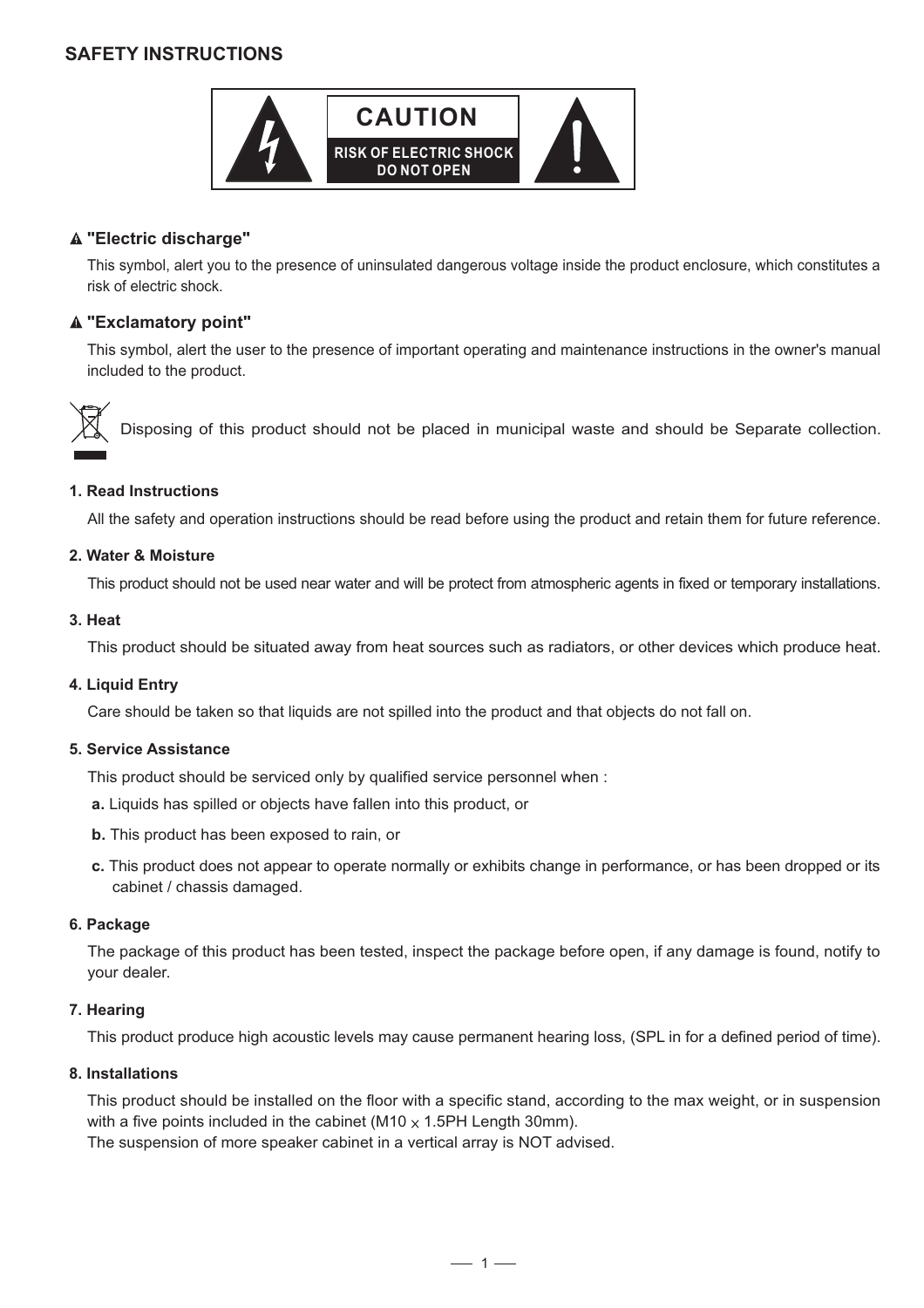# **1. PS 2TW PASSIVE SPEAKER CABINET QUICK START**

Make all initial connections with all the equipment powered off, and ensure that all the main volume controls are turned completely down.

- 1). Connect one side of the speaker cable to the output CHA/CHB or Binding Post of your stereo power amplifier and the other side to the input socket of your speaker cabinet.
- 2). Complete other connections as illustrated.
- 3). Turn on your mixer first, then the stereo power amplifier.
- 4). Turn up the volume controls of your amplifier to about 70%.
- 5). Use PFL function to get the proper input level for the mixer, and adjust the main mix level control to manipulate the output level.
- 6). After using, turn off your stereo power amplifier first, then the mixer.



#### **-. CONNECTION PLATE**

#### **(1) INPUT**

Receive the power coming from an external power amplifier. (SPK +1/-1 connected; +2/-2 not connected)

## **(2) THRU**

Direct LINK for connect in parallel a second speaker cabinet. (SPK +1/-1 connected; +2/-2 not connected)

Besides, the passive crossover included the electronic protection on the driver.

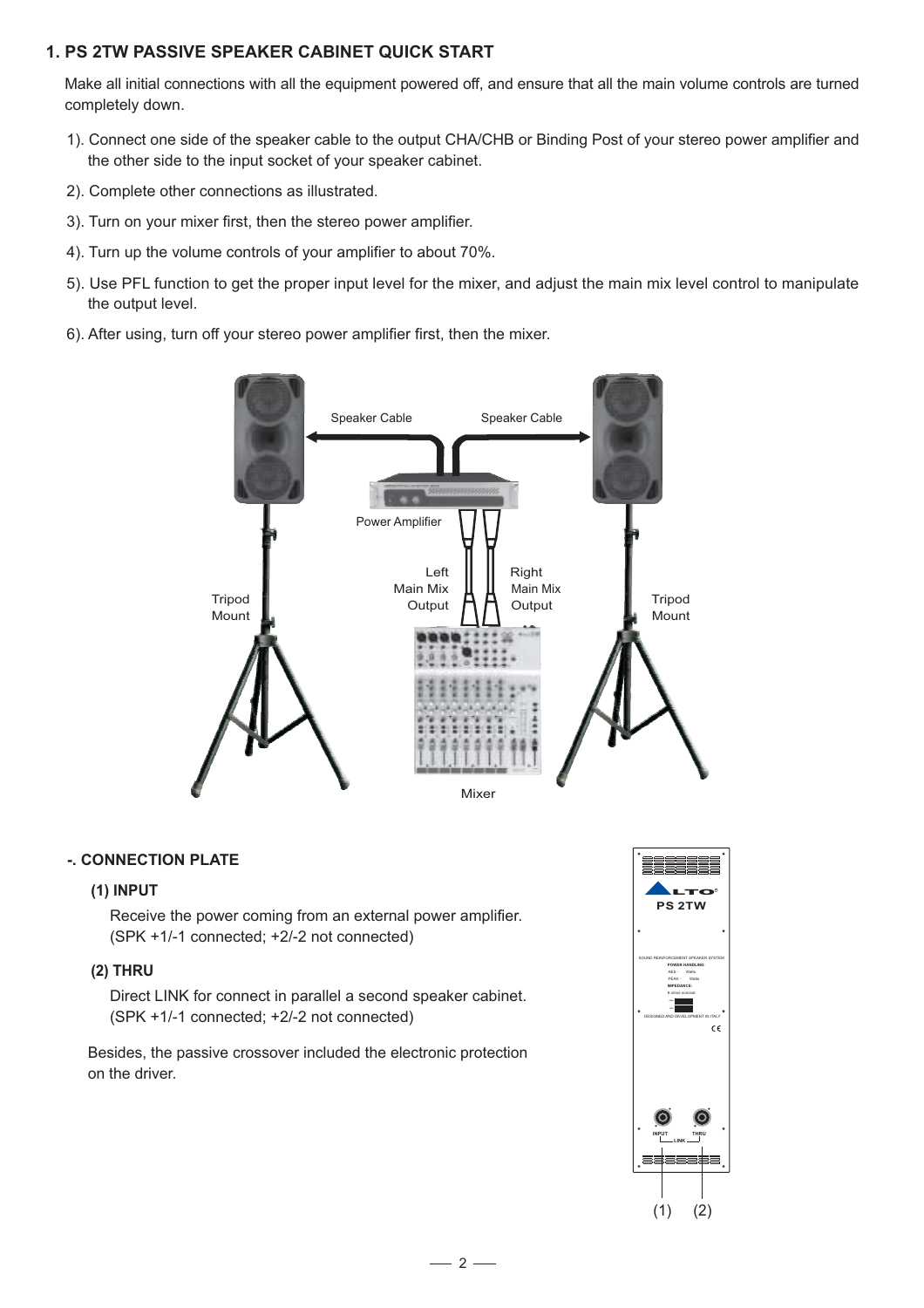# **2. PS 2TWA ACTIVE SPEAKER CABINET QUICK START**

Make all initial connections with all the equipment powered off, and ensure that all the main volume controls are turned completely down.

- 1). Connect one side of the signal cable at your audio mixer into output left /right (with Stereo-Jack or XLR) and the other side of the cable into the line input (Stereo-Jack) of your active speaker cabinet.
- 2). Connect the power cord to mains.
- 3). Turn on your mixer first, then the active speaker cabinets.
- 4). Turn up the volume control of the active speaker cabinets.
- 5). Use PFL function to get the proper input level for the mixer, and adjust the main mix level control to manipulate the output level.
- 6). After using, turn off your active speaker cabinets first, then the mixer.



## **-. CONNECTION PLATE**

- (1) BI-POLAR MAIN POWER SWITCH
- (2) AC POWER SOCKET WITH MAIN FUSE
- (3) GROUND SWITCH
- (4) POWER INDICATOR GREEN LED
- (5) CLIP INDICATOR RED LED
- (6) LINK OUT ON XLR CONNECTOR
- (7) STEREO JACK INPUT
- (8) MAIN VOLUME CONTROL

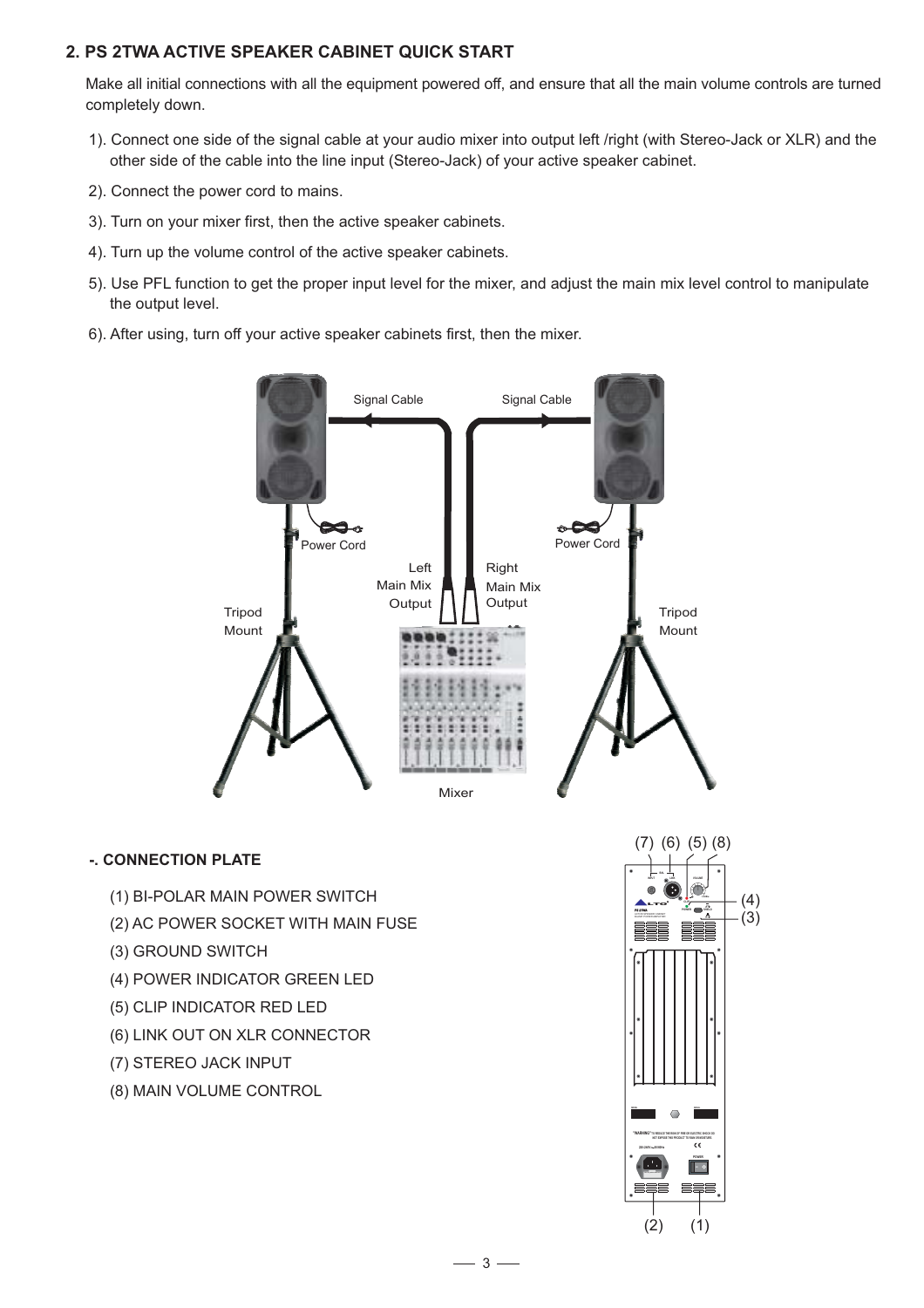# **3. SUSPENSION POINT**

The PS 2TW/2TWA speaker cabinet also provides the suspension points for fixed installation. How to use them?

First, open the dust covers, and the next, mount the flying rings to the suspension points  $(M10\times 1.5PH$  LENGTH: 30mm). For further details, please refer to the right illustration.



# **4. TECHNICAL SPECIFICATIONS**

| Descriptions                     | PS 2TW                                   |
|----------------------------------|------------------------------------------|
| System type                      | 2 - way vented box                       |
|                                  |                                          |
| <b>Continuos Power</b>           | 150Watt AES Standard                     |
| Peak Power Rating                | 300Watt Peak                             |
| Sensitivity at 1W, 1mt           | 96dB SPL                                 |
| Max SPL at 1mt                   | 117dB SPL                                |
| <b>Frequency Response</b>        | 70Hz / 20kHz +/-10dB                     |
| Impedance                        | 8 ohm Nominal                            |
| <b>Crossover Frequency</b>       | 3000Hz at 12dB/Oct                       |
| Lower - Frequency                | 8" / 208mm - 1.5" voice coil             |
| High - Frequency                 | 1" Compression Driver -                  |
|                                  | 1" Voice Coil                            |
| <b>High Frequency Protection</b> | Electronic Dynamic Protection            |
| Dimensions HxWxD                 | $595$ mm $\times$ 320mm $\times$ 334.5mm |
|                                  | $(23.4" \times 12.6" \times 13.2")$      |
| Net Weight kg/lbs                | 10.22kg / 22.53lbs                       |
| Gross Weight Ibs/kg              | 13.40kg / 29.54lbs                       |
| Shipping Volume                  | 3.68CFT                                  |

The AES 2 - 1984 Standard specification by Audio Engineering Society, is representative and commonly used for the measure in Professional Sound Reinforcement.

It is defined as the square of the RMS voltage generated with a pre-defined and band-passed Pink Noise Signal, applied continuously for 2 hours, on the assembled speaker cabinet.

In this way, the declared power of ALTO passive speaker cabinet, is comparable to the RMS voltage value, measured on the equivalent power amplifier for the same value of impedance.

| <b>Descriptions</b>               | PS 2TWA                               |
|-----------------------------------|---------------------------------------|
| Powered System type               | Bi-Amp. with analog processor         |
| <b>LOW Output Power</b>           | 108W RMS Bridge Class AB              |
| <b>HIGH Output Power</b>          | <b>45W RMS Class AB</b>               |
| Max SPL at 1m                     | 118dB SPL                             |
| <b>Frequency Response</b>         | 65Hz / 20kHz +/- 10dB                 |
| Impedance Low - High              | Low 80hm - High 80hm                  |
| <b>Crossover Frequency</b>        | Complex EQ Processor                  |
| Protection Low - High             | Limiter / Compressor plus PTC         |
| Low - Frequency                   | 8" / 208mm - 1.5" voice coil          |
| High - Frequency                  | 1" Compression Driver -               |
|                                   | 1" Voice Coil                         |
| Horn Coverage H° x V°             | $90^\circ H \times 45^\circ V$        |
| <b>Input Sensitivity</b>          | Line + 4dB $/$ 1.23V                  |
| Input Impedance                   | 30kohms Balanced -                    |
|                                   | 15kohms Unbalanced                    |
| Connectors                        | Input with Jack / Link with XLR       |
| <b>Plastic Reinforced Cabinet</b> | Trapezoidal & Monitor shape           |
| <b>Hardware Suspension</b>        | Seven suspension points               |
| <b>Amplifier Protections</b>      | Soft Start - Short Circuit -          |
|                                   | DC voltage - Thermal Protection       |
| <b>External Control</b>           | Volume - Clip - Ground Switch         |
| Power Supply                      | 230Volt / 115Volt 50 /60Hz            |
| Dimensions HxWxD                  | 595mm $\times$ 320mm $\times$ 334.5mm |
|                                   | $(23.4" \times 12.6" \times 13.2")$   |
| Net Weight kg/lbs                 | 12.6kg / 27.78lbs                     |
| Gross Weight lbs/kg               | 15.54kg / 34.26lbs                    |
| <b>Shipping Volume</b>            | 3.68CFT                               |